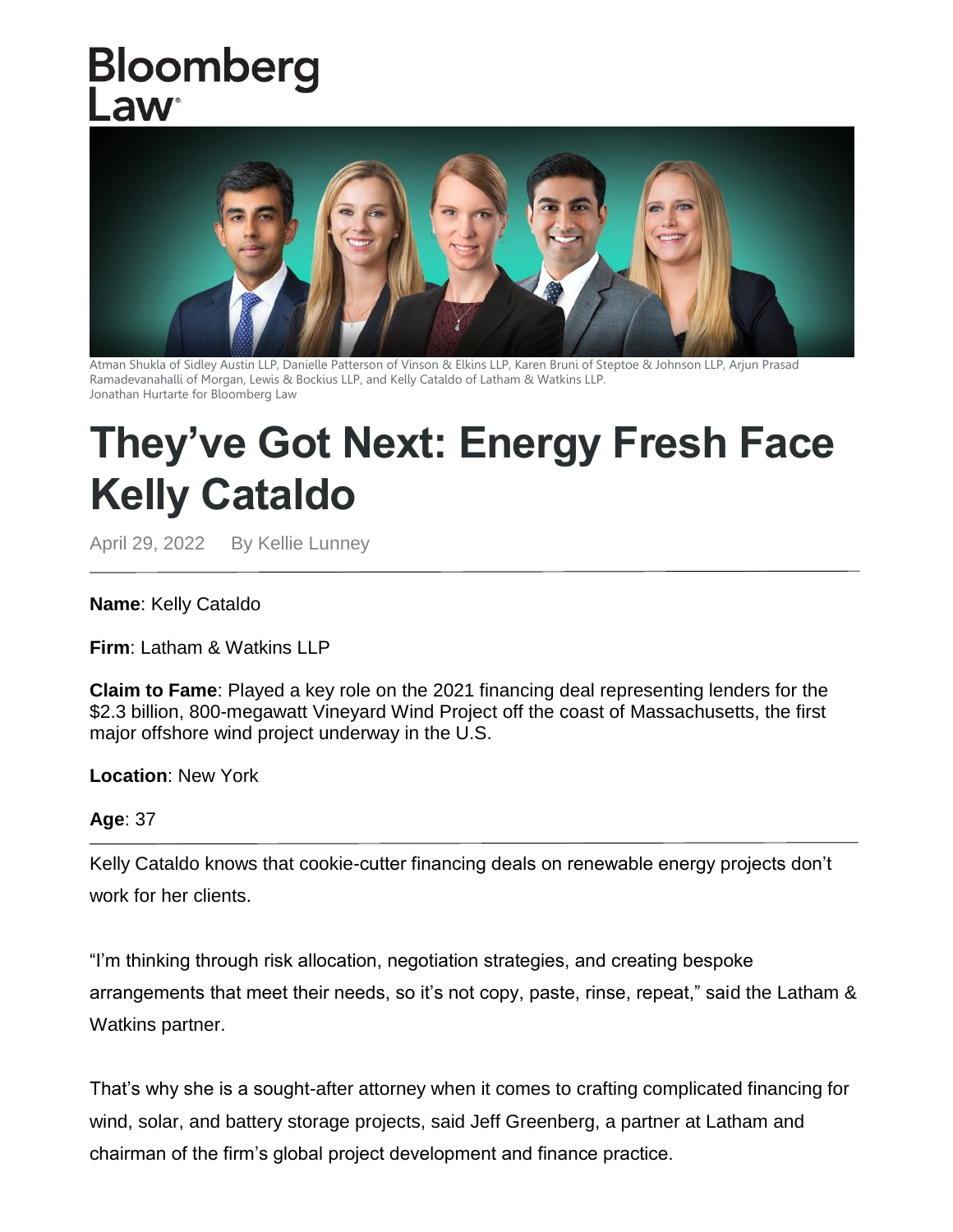"Kelly is one of the first people we think of to help run" any high-level renewable energy transaction that comes in, Greenberg said. "She sits at the pinnacle of who you want working on a complex renewable energy project."

Cataldo last year helped represent banking clients in the financing deal for the prominent Vineyard Wind Project, one of the biggest renewable energy project investments in the United States to date.

Vineyard Wind, the first major offshore wind farm in the country, has had a rocky journey facing delays over costs, permitting, and politics. So when it reached Cataldo, the deal's stakeholders wanted flexibility to bring in an investor during a later phase of the project.

"Usually when you do these deals, you know all the parties upfront," she said. "You look at all the tax equity papers upfront, so you make sure everything gets signed at the same time. But the sponsors wanted flexibility here, and we wanted to work with them to come up with a solution that gave them that flexibility."

Vineyard Wind broke ground in November 2021 with its first offshore wind farm, which is expected to start delivering clean energy to Massachusetts in 2023.

Cataldo, a Dallas native who's lived in New York for the past 15 years, seeks a proactive approach to netting an efficient solution not only for her clients, but other parties involved in a negotiation.

"In these deals, you have all of these parties involved: buyer, seller, tax equity investor, cash investor, lenders, and the person actually developing the thing," she said. "There can be a lot of points of friction and tension. But our goal at Latham is just to broker an efficient solution that gets the deal done."

Greenberg, who has worked with Cataldo for nearly a decade, said Cataldo has the right legal skills, people skills, and experience, to succeed. "When you get all three at her age, it's a pretty special combination," he said. "She is way ahead of the curve."